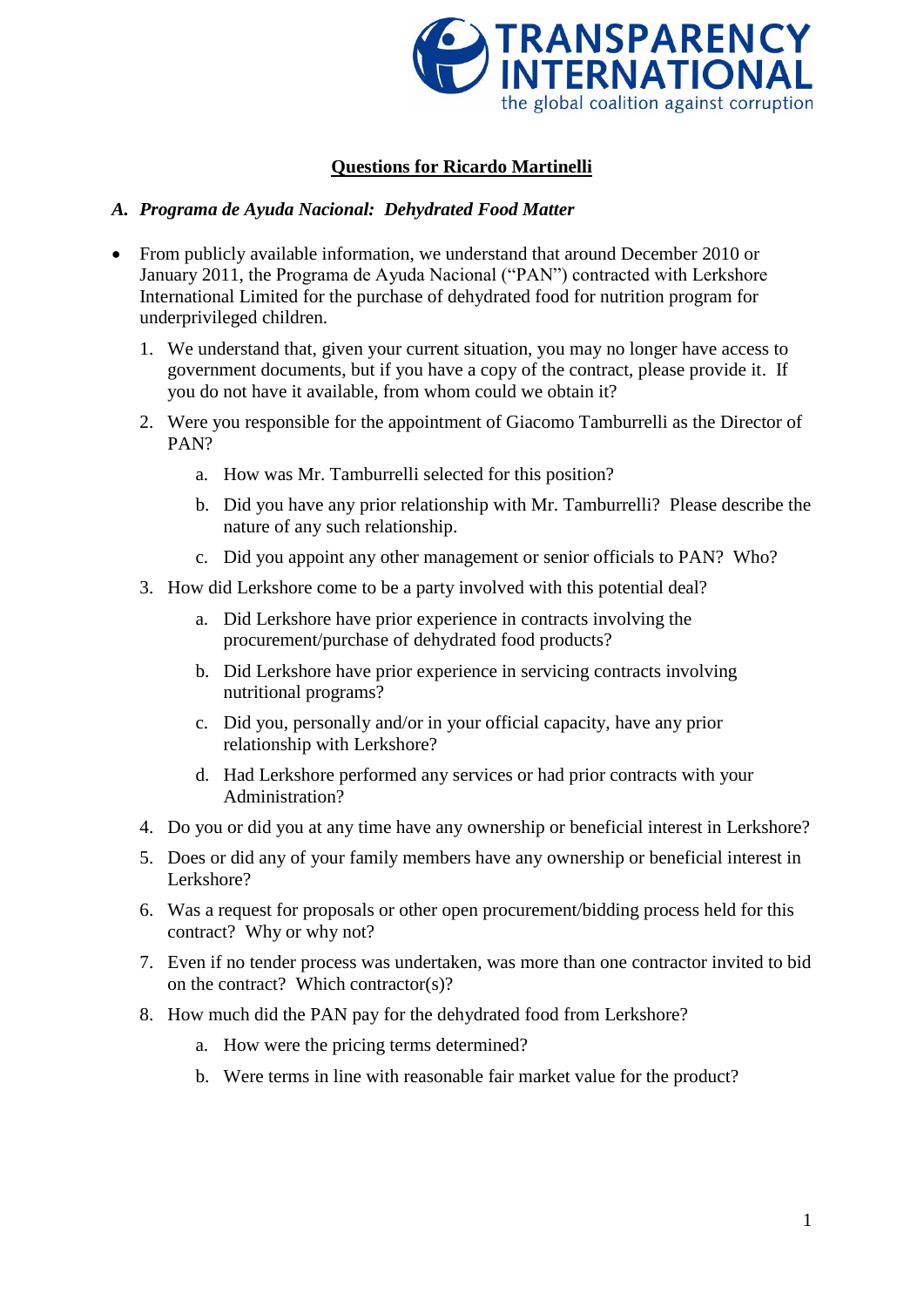

- 9. What was the role of Brazilian supplier Prativita Alimentos Nutricionais in the PAN contract with Lerkshore?
	- a. Was Prativita a party to the contract between PAN and Lerkshore?
	- b. Do you or did you have any ownership or beneficial interest in Prativita?
	- c. Does or did any members of your family have any ownership or beneficial interest in Prativita?
- 10. Are you aware of the terms of the arrangement between Lerkshore and Prativita?
	- a. What is your understanding of how much per unit did Lerkshore pay Prativita?
	- b. Were terms in line with reasonable fair market value for the product?
- 11. Were you aware of reports that children were falling ill after consuming the dehydrated food procured through Lerkshore?
	- a. When and how did you first become aware of the issue?
		- i. Did you learn that some of the dehydrated food products appeared to be contaminated?
		- ii. Did you learn that some of the dehydrated food products bore expired sell-by dates?
	- b. At that time, did your Administration conduct an investigation into the contaminated and/or expired product? Why or why not?
	- c. Did your Administration undertake any efforts to recall the distributed product?
	- d. Did your Administration suspend the contract with Lerkshore?
- 12. Was a second contract executed with Lerkshore following the January 2011 agreement?
	- a. Please provide a copy of the second agreement, or let us know from whom we can obtain.
	- b. Was a request for proposals or other open procurement/bidding process held for this second contract?
	- c. Was the contract executed before or after you learned of the contaminated/expired product issue?

## *B. Purchase of Italian Security Equipment: FINMECCANICA Matter*

- From publicly available information, we understand that your Administration contracted with the entity Finmeccanica and its subsidiaries in connection with the acquisition of helicopters, a radar system, and a digital mapping system.
	- 1. We understand that, given your current situation, you may no longer have access to government documents, but if you have a copy, please provide the relevant contracts. If you do not have the contracts at your disposal, please let us know who can provide them.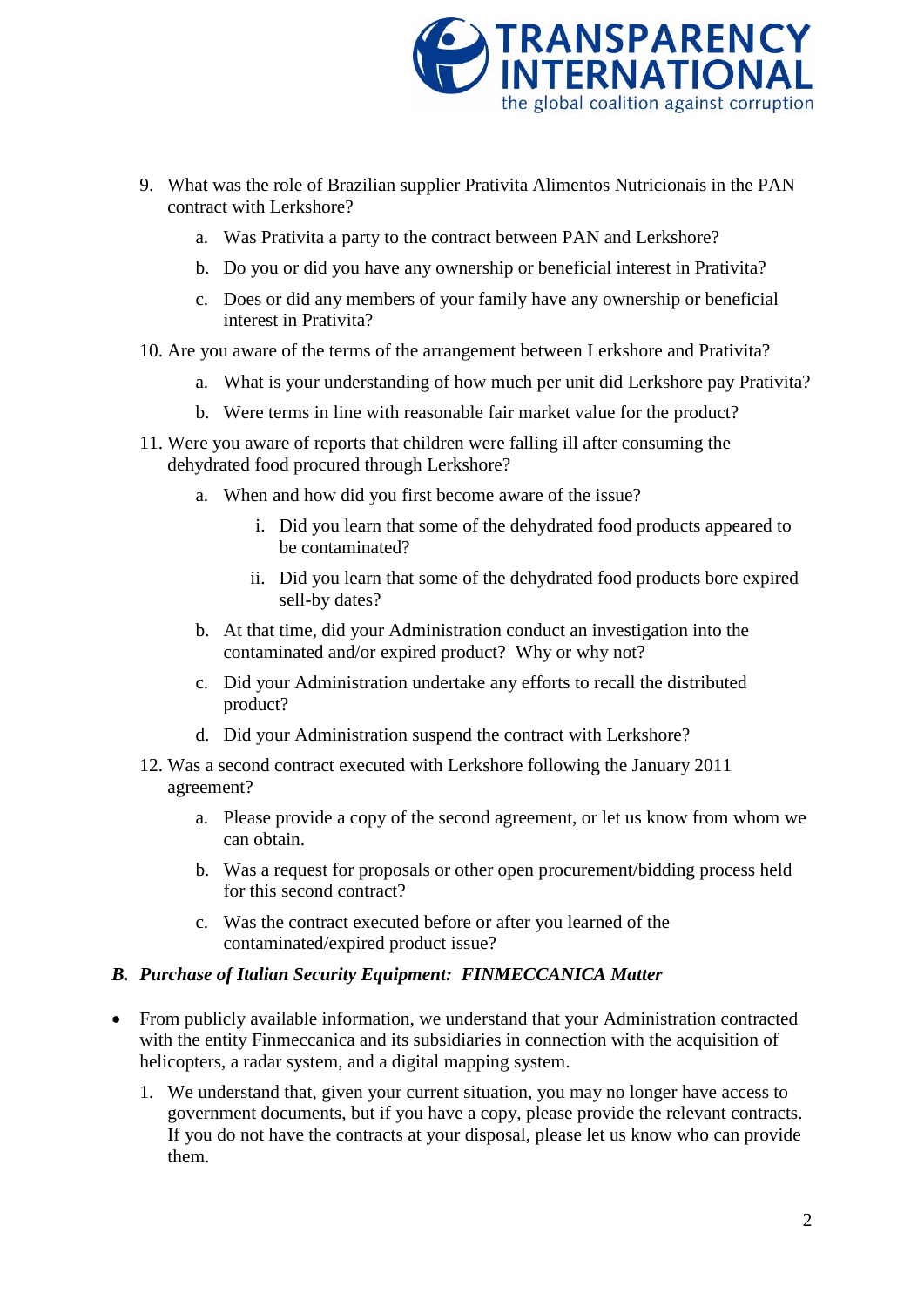

- 2. Did your Administration conduct an assessment/needs study prior to entering into the contract?
	- a. Why or why not?
	- b. If yes, what agency conducted the assessment?
- 3. How did your Administration come to deal with Finmeccanica?
	- a. Did you, personally and/or in your official capacity, have any prior relationship with Finmeccanica?
	- b. Had Finmeccanica performed any services or had prior contracts with your Administration?
- 4. Did your Administration issue a public tender for the above enumerated contracts? If so, why or why not?
- 5. Even if no tender process was undertaken, was more than one contractor invited to bid on the contract? Which contractor(s)?
- 6. Do you know if the contracts were published in the Official Gazete? Why or why not?
- 7. Were the contracts, in their entirety including amendments, made public? Why or why not?
- 8. We understand Minister of Security Raul Molino signed the contracts on behalf of the Panamanian government.
	- a. What was Minister Molino's role in the contract negotiations?
	- b. What was Minister Molino's role in the approval of the contracts?
	- c. What is the nature of your relationship with Minister Molino?
	- d. During your Presidency, how frequently would Minister Molino consult with you?
- 9. Did former Italian Prime Minister Silvio Berlusconi have any role in the contract(s) between your Administration and Finmeccanica?
	- a. Did you personally meet with Prime Minister Berlusconi to discuss the contract(s)? When and where did such meeting(s) take place?
	- b. Was there ever a written or oral understanding between you and Prime Minister Berlusconi? What was the nature of the understanding?
	- c. If there was a written memorandum of understanding, and it is still available to you, please provide a copy. Otherwise, please let us know who would be the right point of contact to receive a copy of the contract/memorandum of understanding.
- 10. Do you or did you (or through any family members) directly or indirectly have any ownership, beneficial interest, or receive any benefit from any of the companies, their subsidiaries or parent companies listed below? If so, please elaborate on and provide documentation of any distributions or benefits received from such company.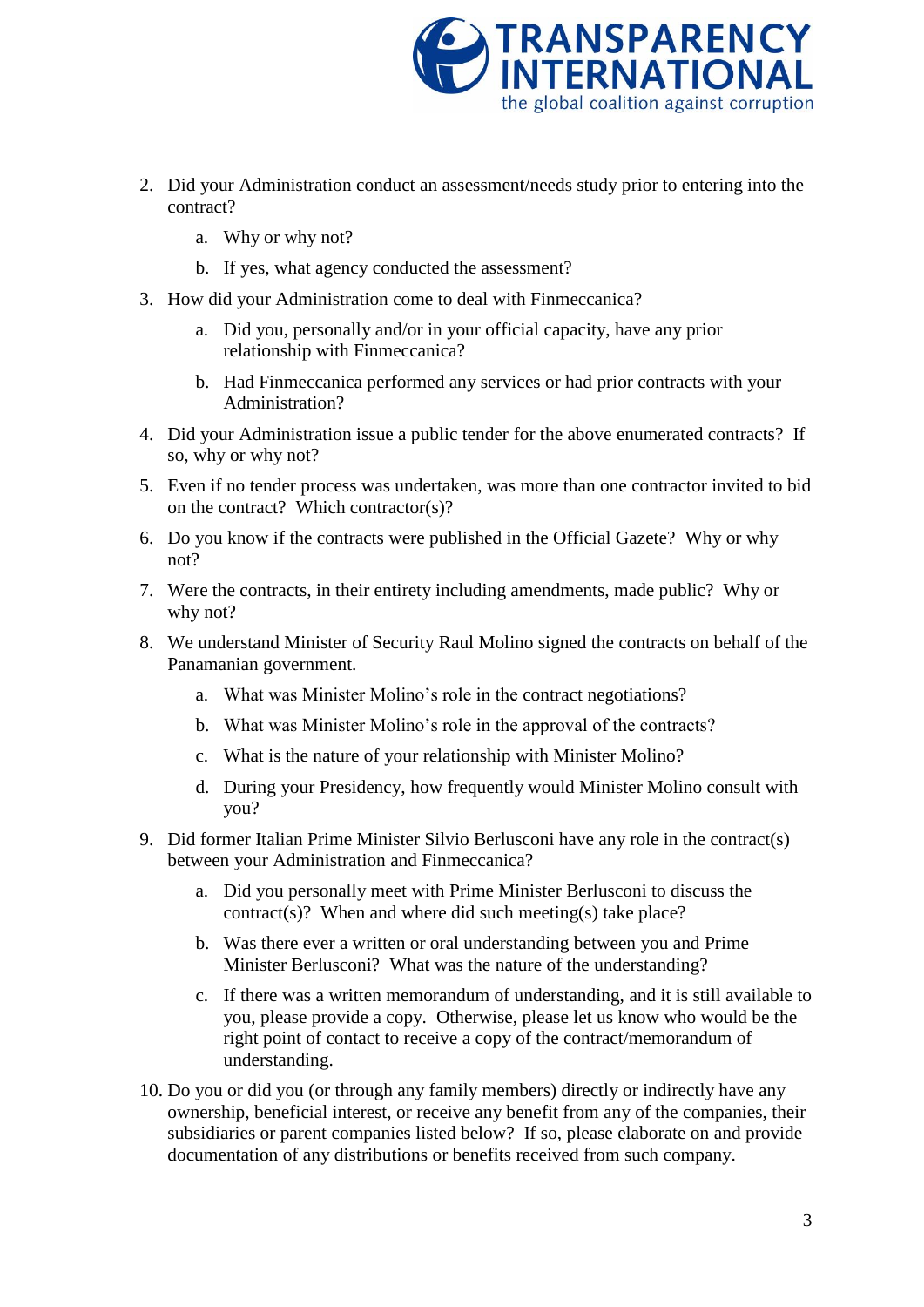

- a. Finmeccanica
- b. Agafia
- c. Selex
- d. Telespazio
- e. AgustaWestland
- f. Any other company in connection with the Finmeccanica contracts described above for the acquisition of helicopters, a radar system, and a digital mapping system.
- 11. Describe the extent of your relationship, directly or indirectly, with the following individuals and their role in connection with the Finmeccanica contracts described above for the acquisition of helicopters, a radar system, and a digital mapping system. Please also include the last time you were in contact with each of the individuals.
	- a. Valter Lavitola
	- b. Paolo Pozzessere
- 12. According to media reports, when the Italian government started investigations of Lavitola and Finmeccanica, your Administration hired an attorney to follow the matter on behalf of the Panamanian government. Is this correct?
	- a. Who was the lawyer that was engaged on behalf of the Panamanian government?
	- b. Did the lawyer take any action on behalf of the Panamanian government in these matters?
	- c. Did the Panamanian government join as a civil party in the case against Finmeccanica?

## *C. SAP SE Case*

- From publicly available information, we understand that a U.S. federal judge in the Northern District of California identified you as one of several alleged co-conspirators in a bribery scheme that helped SAP SE to secure contracts with the Panamanian government. We understand the disclosure by the Court was made in connection with the U.S. government's case against Vicente Garcia, a former executive at SAP. During Mr. Garcia's sentencing, Judge Charles R. Breyer instructed him that, as part of his condition of his future supervised release, Mr. Garcia was to avoid contact with "any coconspirators in this case." Judge Breyer specifically named you and six other individuals as the unindicted co-conspirators.
	- 1. The Judge's Order—which was initially made public on December 22, 2015—was subsequently sealed.
		- a. Did you or someone acting on your behalf move to have the Order sealed?
		- b. What was the reason for seeking to seal the Order?
	- 2. Have you ever met or had any contact with Mr. Garcia? If so, what is the nature of your relationship with Mr. Garcia?